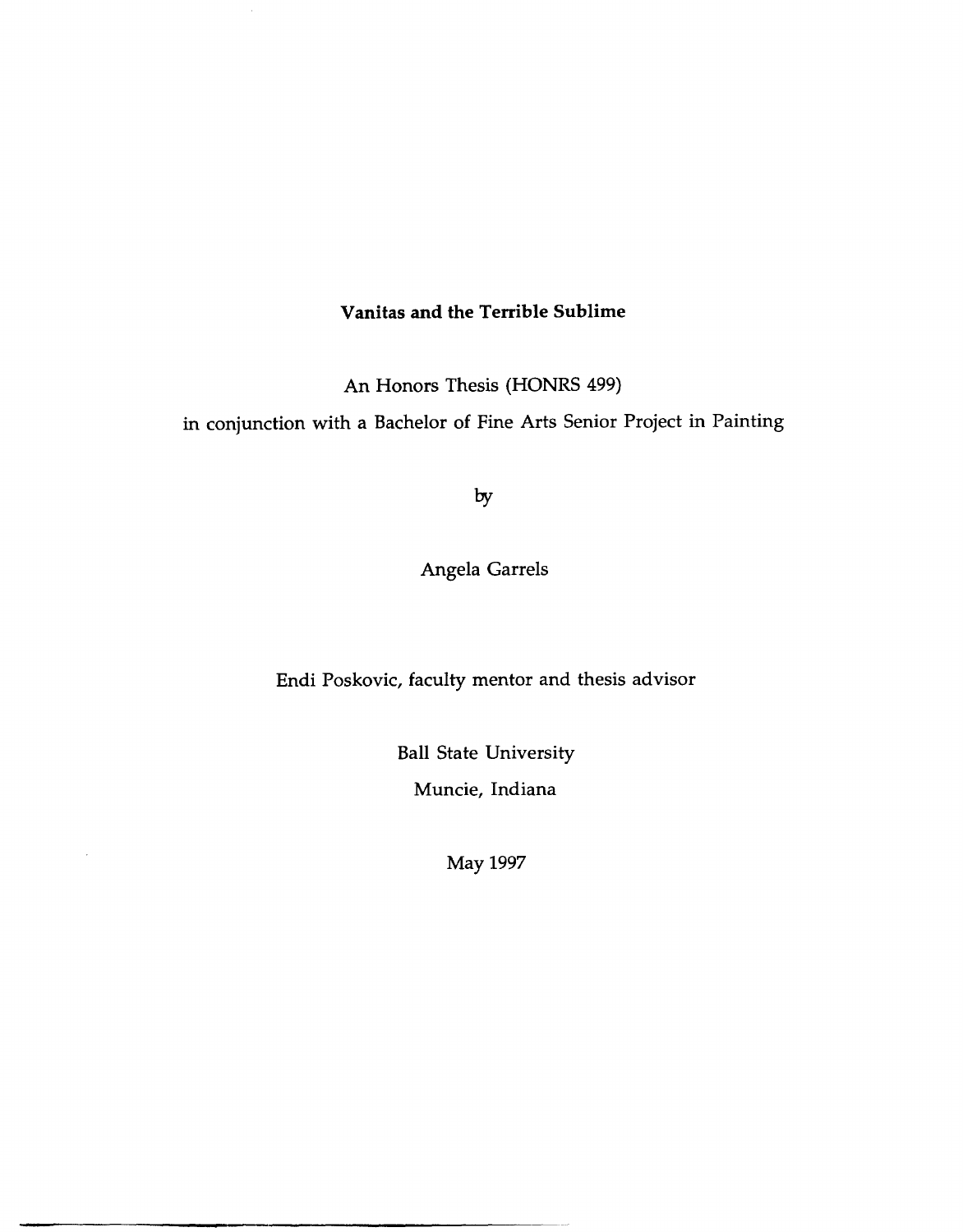$5PC$ n Paris ه چې پ  $\frac{1}{2}$ مار<br>مارچ  $(537)$ 

The following photographs and explanations are documentation of a Ball State honors thesis in conjunction with my senior project for completion of a Bachelor of Fine Arts degree. The final exhibition consisted of twelve large works  $(41/2' \times 31/2')$  and ten small pieces  $(11'' \times 9'')$  on Arches paper. Most of the paper was first painted with gesso, an acrylic coating which strengthens paper and prepares it to handle a variety of materials, including oil based media. Then, true to form, a variety of materials were used: charcoal, acrylic gel medium, chalk, acrylic paints, small amounts of oil paint for tinting, watercolor, colored pencil, oil pastels, bronze and gold powders, china markers, etc.

Three formal exhibitions were held. One was in the top floor of Elliot Hall, a lofty long space with checkered tile. The space had to be cleaned, painted and lit, which, with two other art students, gave me an opportunity to experience the work that goes into creating an exhibition space. This show was up for one night only-- May 9. The reception was lively and populated, but another exhibition was scheduled for longer exposure. During the week of June 14-20 the work was shown in the Brown Lounge of the Ball State Museum of Art. The small paintings were also shown in the gathering area outside the Honors College for two weeks.

The artist's statement that follows was displayed at each show. It makes more references to content and theme. Nine pieces have been reproduced as well with some statements regarding their conception. The first four pictured are reproductions of smaller paintings; the last five are examples of the larger work.

"Vanitas" is a word given to early Dutch still lives that preached the presence of all stages of life and death. They might have within them, for example, evidence of budding, new life, flowers in full bloom, and withered, bug-eaten shells.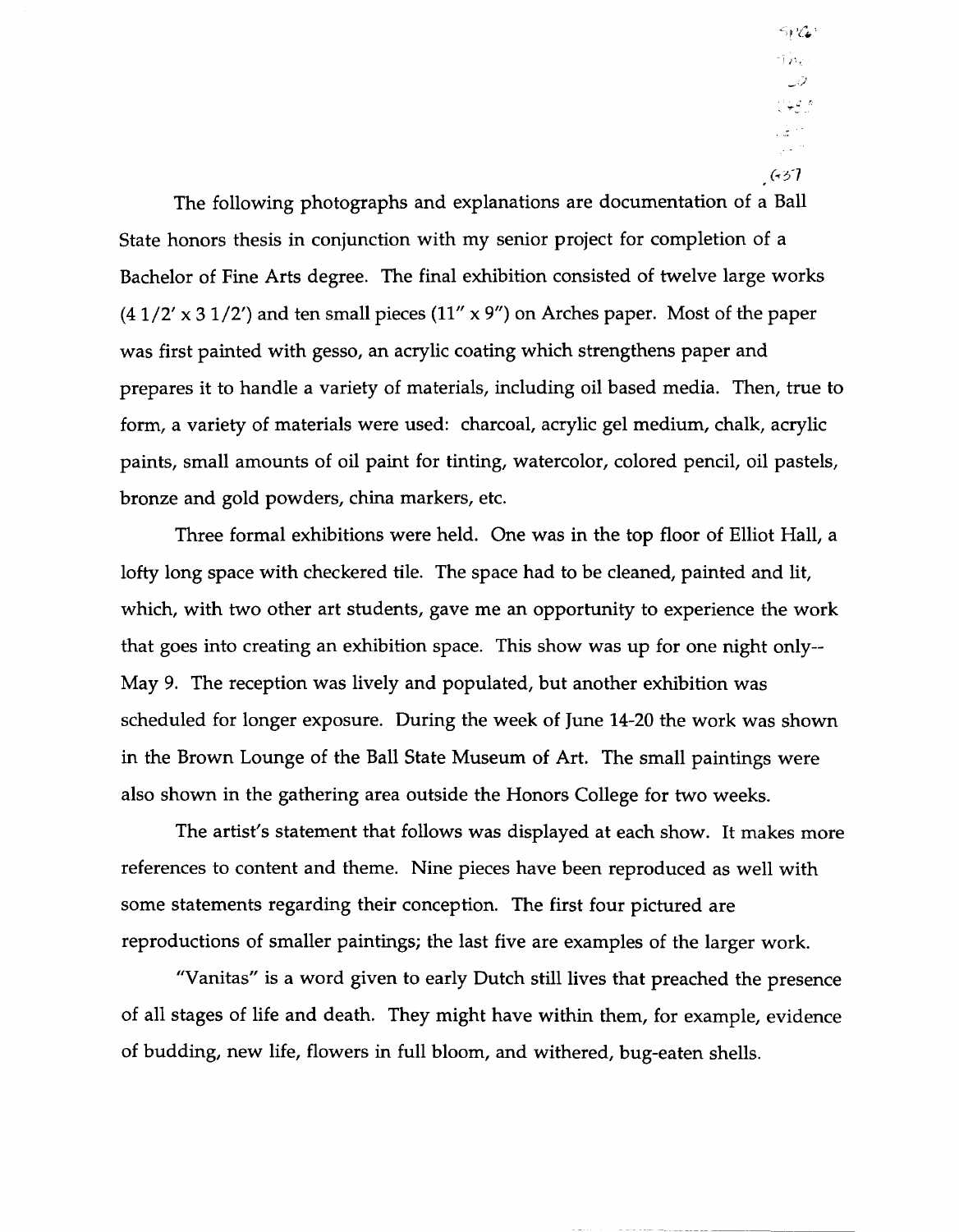#### **Artist's Statement-- Angela Garrels**

When I began this series of drawings, I told myself specifically not to theorize or philosophize in preparation, but just to draw. I imagined that the theme of the work would make itself apparent and would not be bound by any predetermined direction. For various reasons, the series came together as a series and I found an emotional connection with the pieces, especially while working. I have a love of making things from nothing and a curiosity about the way two dimensions can be shoved and tugged into the creation of a new space. The layers of the images and materials I've been using give me endless possibilities to explore. I've heard many people express their frustration with being unable to "get what's in my head on to paper." For me, the process of working and responding to accidents and experiments brings me to a drawing far more unique than any construction I have in my brain.

Fruit and seeds are the valves, bulbs and pipes of living bodies-- they are age and newness and decay and juicy fullness. I imagine the fruit in my paintings being able to twirl and burst and float and wither. They are mostly fictitious, a playground of organic form and structure, but they reference every pod and berry I've picked up off of the street or seen in books. My affair with swimming is a love/fear relationship. I'm an addict and an escapee. It makes sense, then, that I should dream about water and fish in connection to stress in 'waking life. My proximity to fish grows as tension does. There is a close relationship between things that move me with their apparent beauty and things that make me squeamish. It seems that learning demands an intensity and variety of experience.

I would like to express my gratitude to Ball State University, which includes the College of Fine Arts, which includes the Department of Art, which includes a diverse and supportive faculty. I am grateful, also, to the Honors College of Ball State for their influence in promoting multi-disciplinary learning. I would like especially to thank Endi Poskovic, faculty mentor for this project, for his time and overwhelming enthusiasm in helping me bring the show to completion.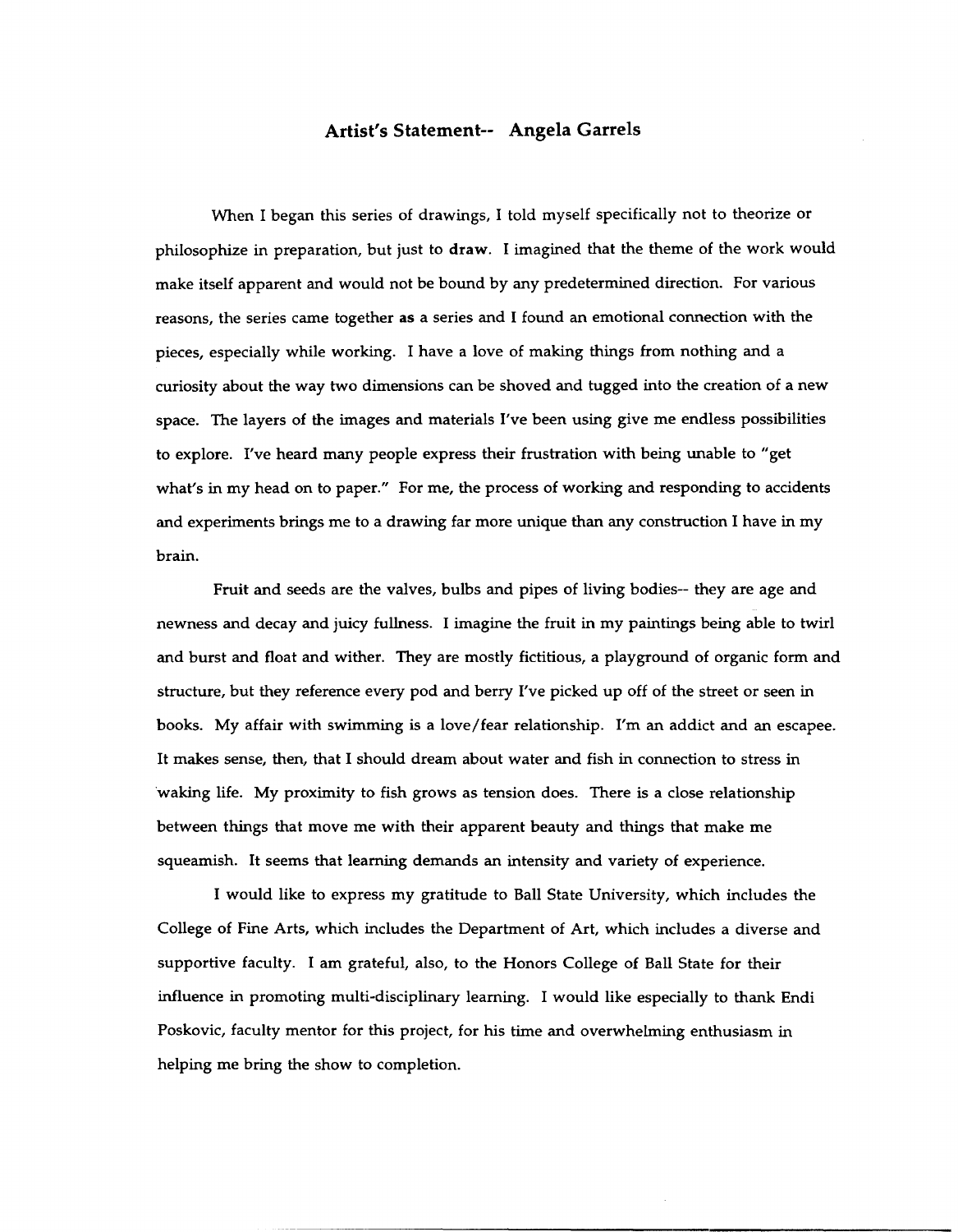## What I saw on the Edge of Waking

These are some of the slithery concerns that creep around in my sleep. Wild, lovely and intimidatingly mysterious.

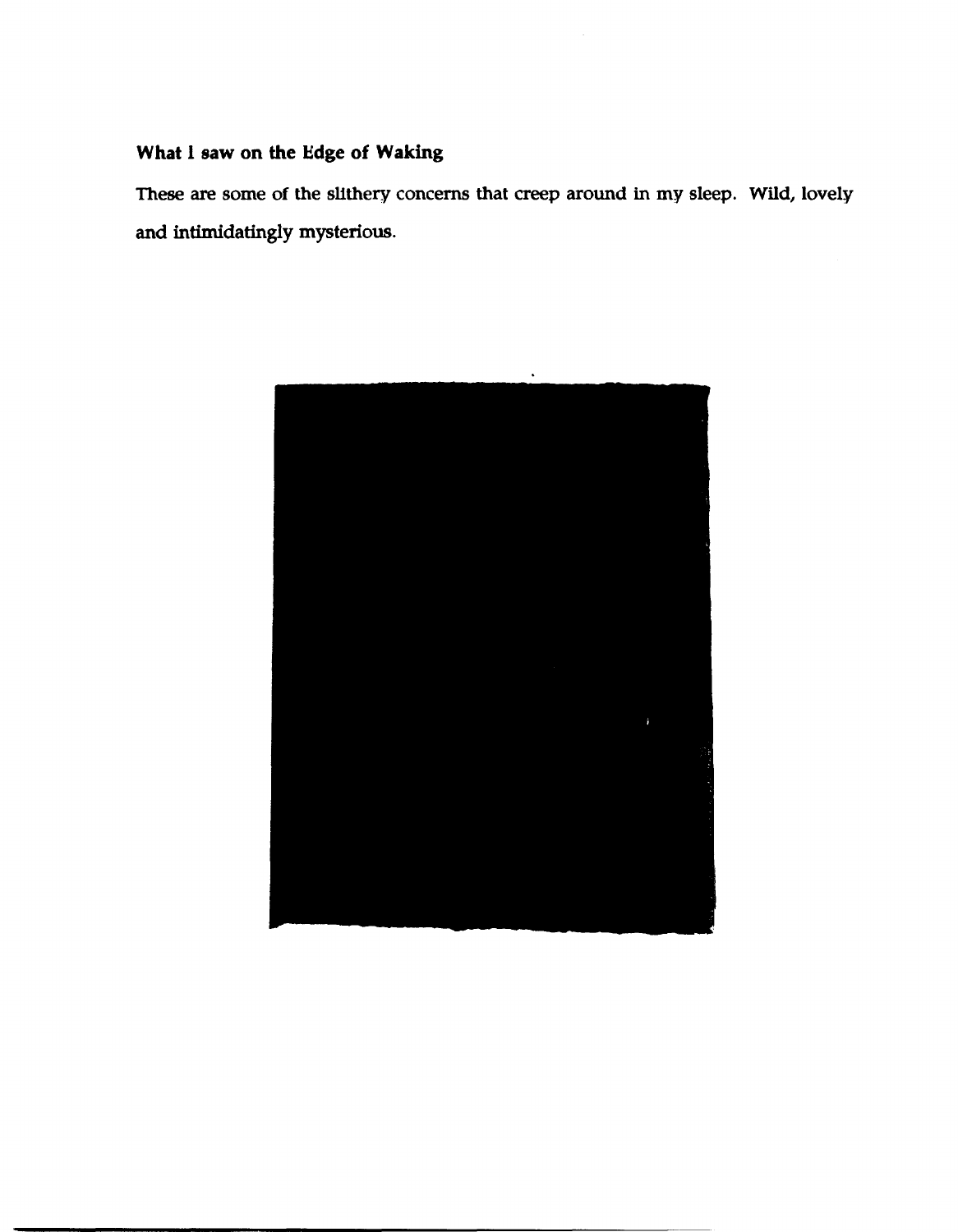### **Floaters**

This is simply aquatic. Waves of cursive, lilting music, the effects of water-spread.

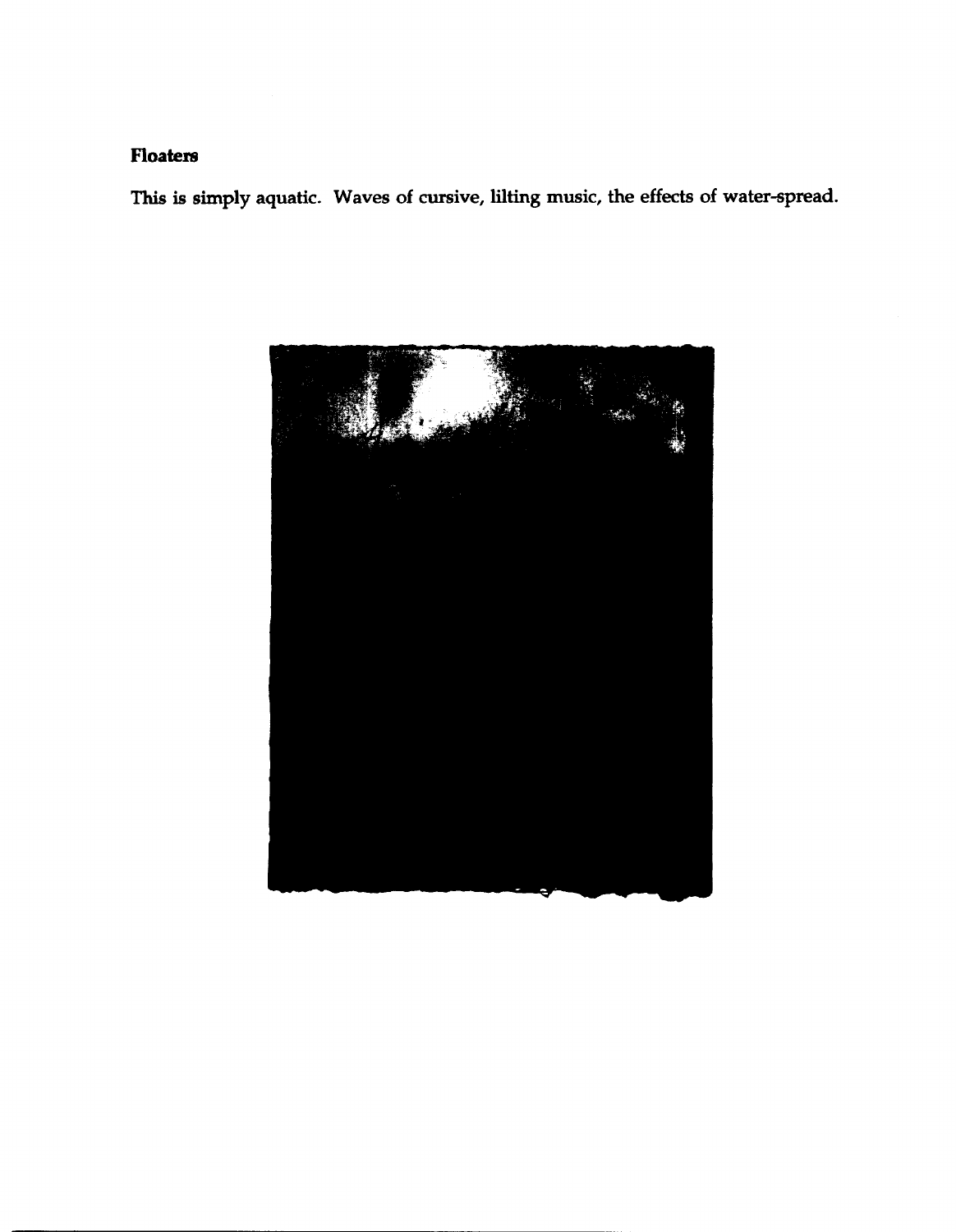#### **At the Tips, Over Tops**

Balance your icons... flip 'em like tarot... be aware of your idolatries. Have some fun. Reexamine your assumptions. Push the envelope. Celebrate your inconsistencies. And so on and 80 forth.

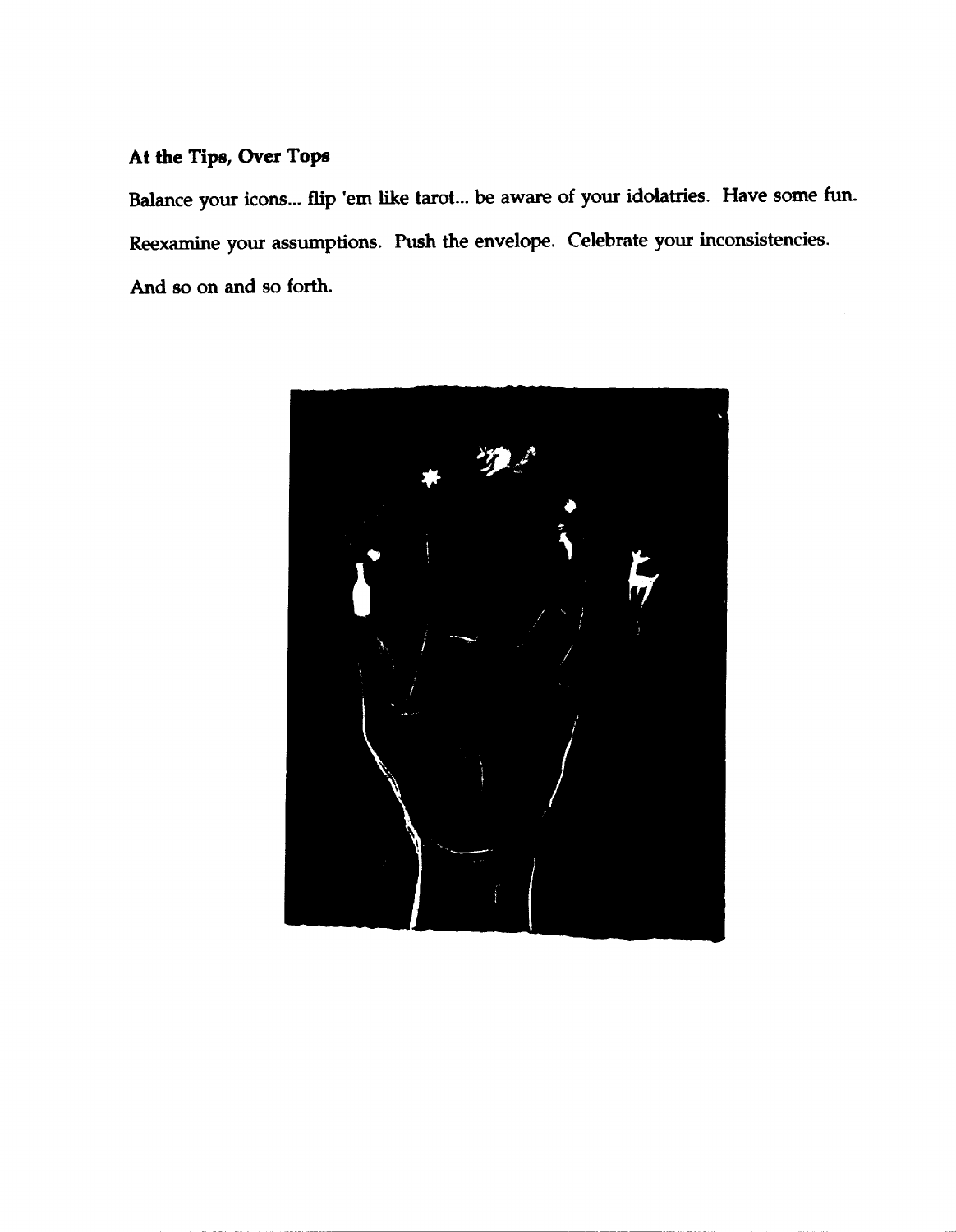# Birthing the As-yel-unaccomplished

This is the pregnancy and delivery of that itchy creative urge. It builds and explodes; it is incubated; it leaks from the cracks.

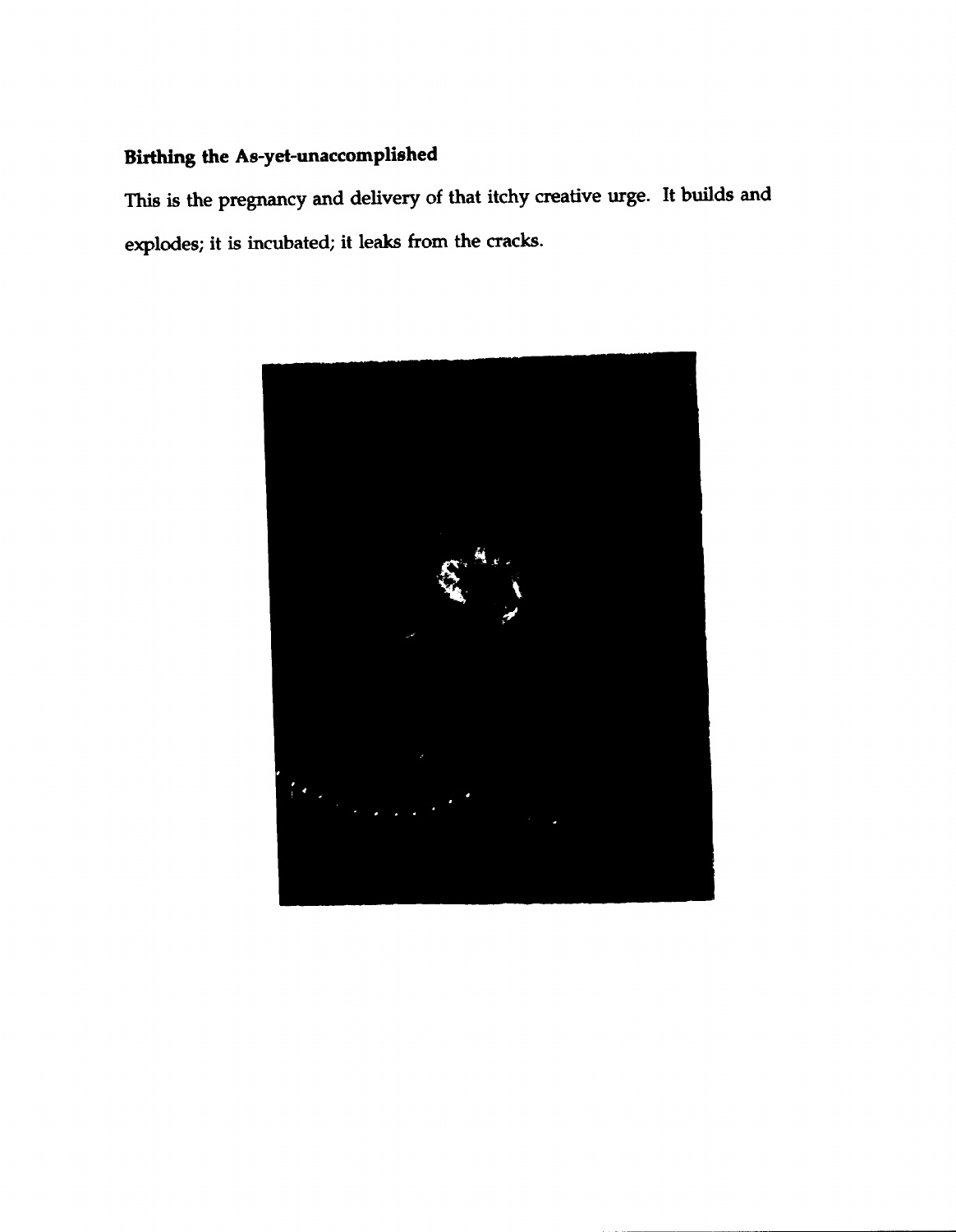#### **Gold and Bones**

Someone once held me between his palms- one hand on my breastbone beneath my clavicles and one between my shoulder blades- and he said, "Someday you're going to die." At these strange in between times we realize our mortality. Our bodies encase the brains that work overtime and tend to ignore the frailty of tissue. It's not so scary. It's golden.

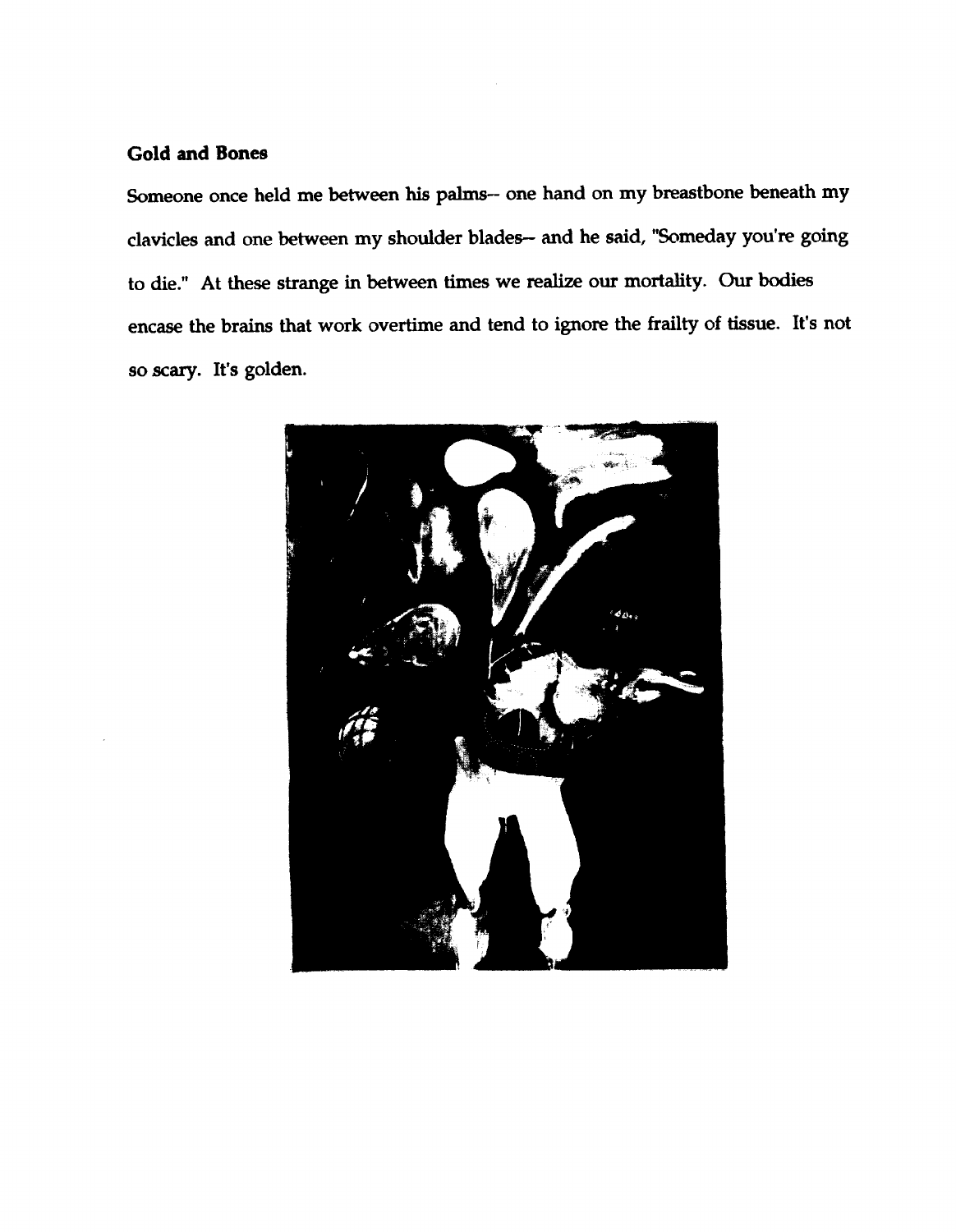### **Big Microscopic**

Natural form is delightful. Microscopic and macroscopic work under the same laws. Life's symmetry, radial, bilateral, etc., astounds me here and there.

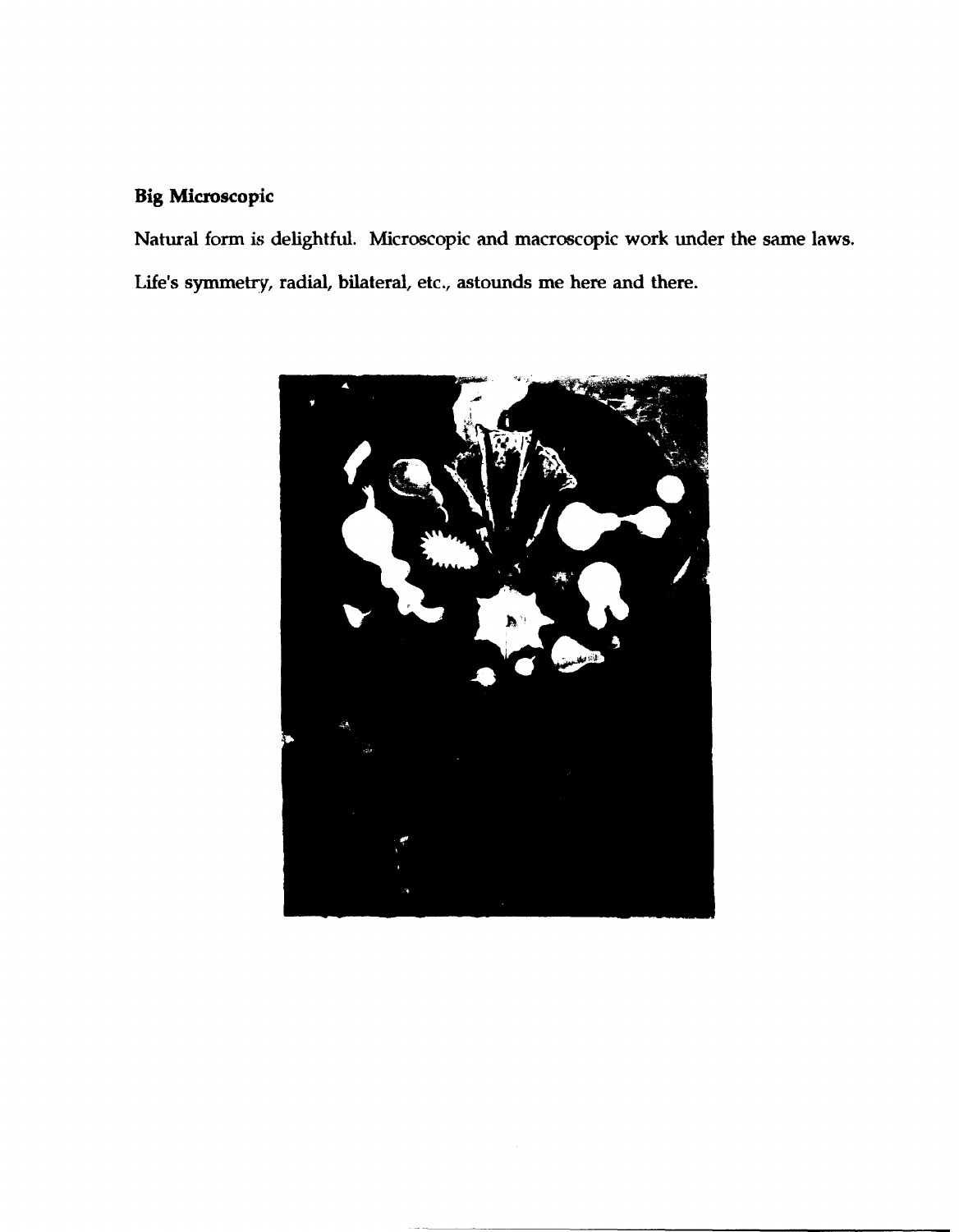#### Halfhead (In the Dark, Recording)

This is a tribute to the beauty and mystery of beauty and mystery. I record and rehearse, I make countless conclusions and am contradicted and reaffirmed.

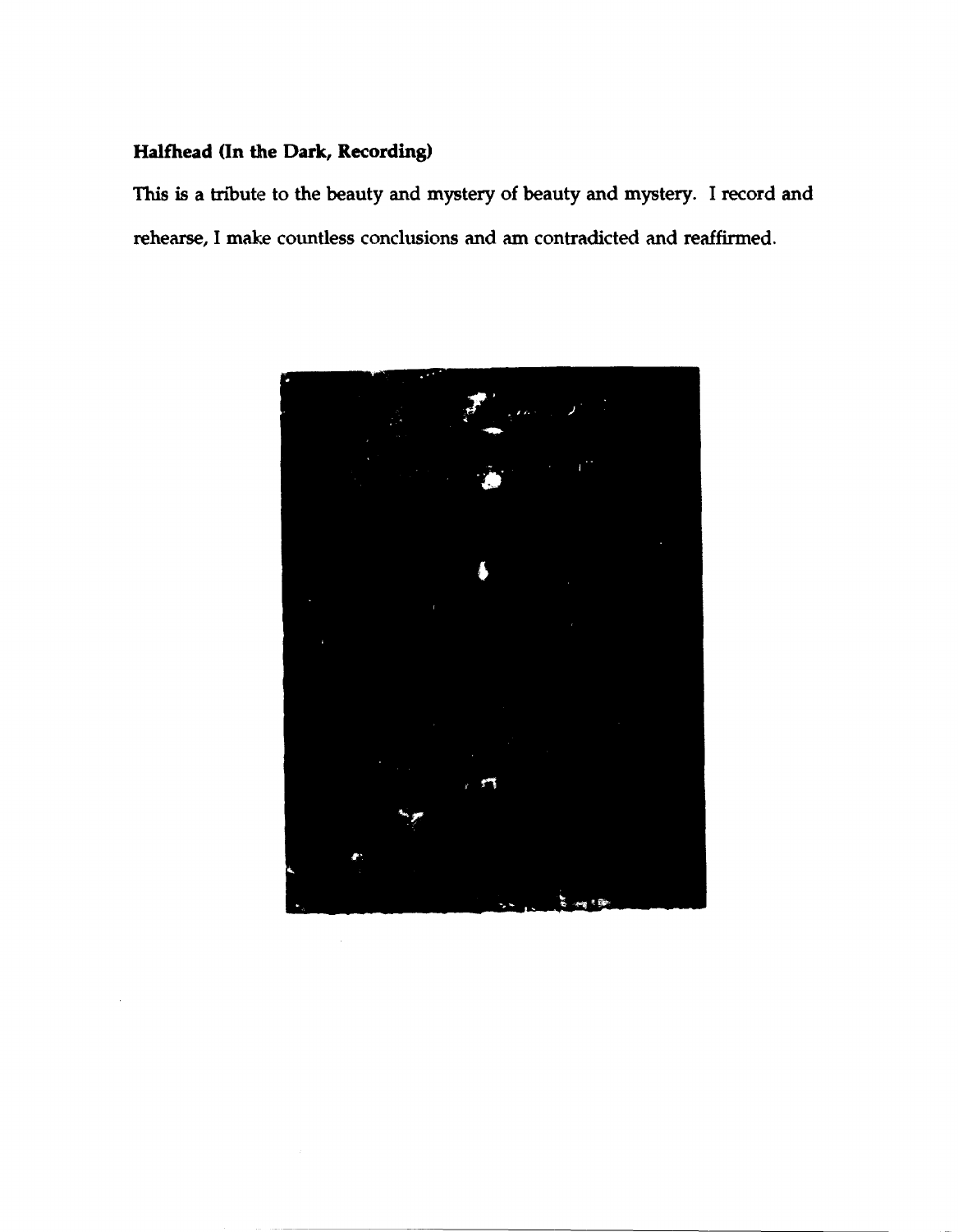#### **Reinterpretation of a Dome**

Okay, so this one is full of symbology. A renovated pisces sign... the metamorphic moth... the exaltation of mathematical pattern... evidence of work and learning and religious architecture. For all of its shortcomings, the education I have received has been invaluable to my perceptions of the world. The shapes of things seen and unseen become clearer by increased knowledge in every field.